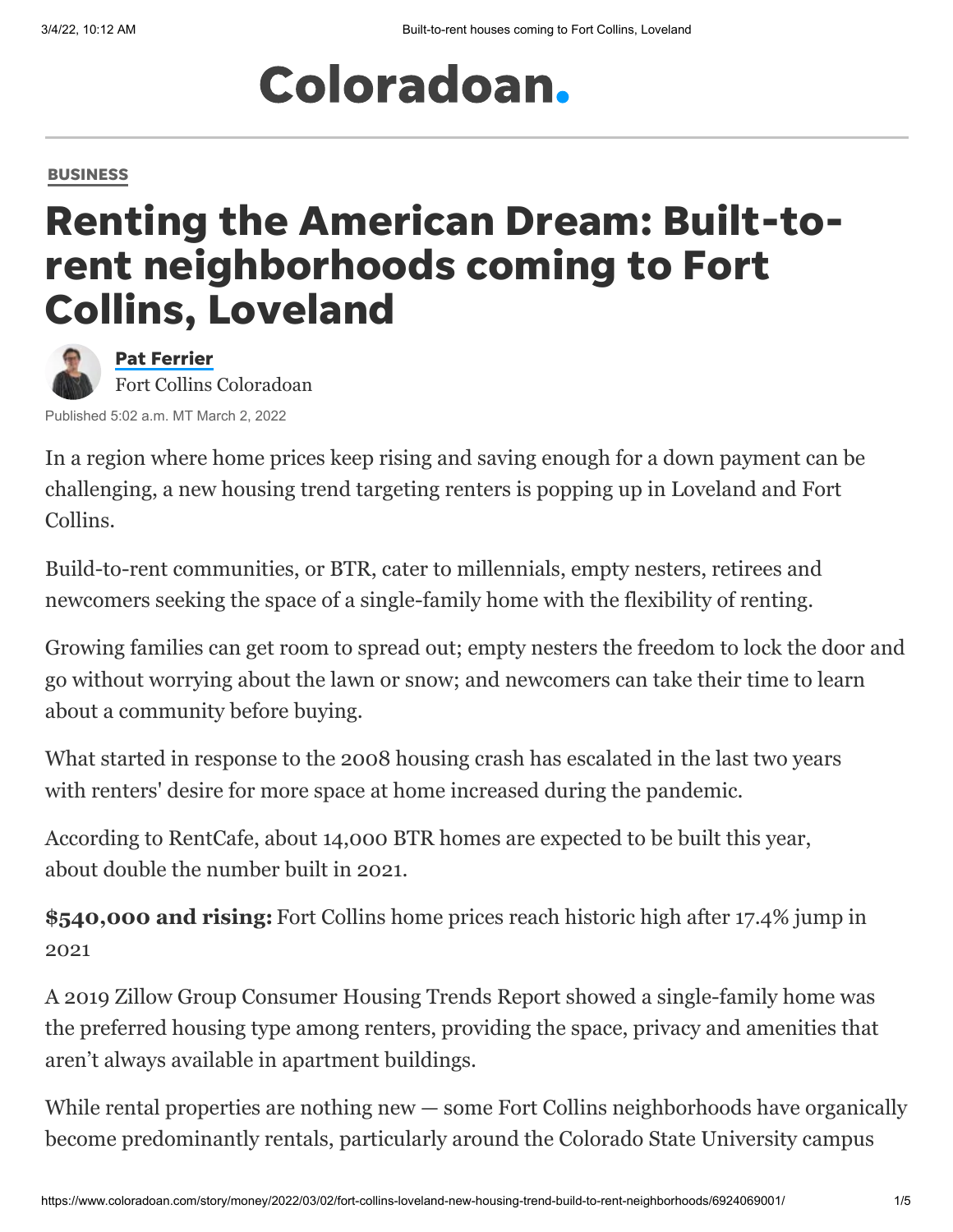— a single-family neighborhood built from the ground up and intended solely for renters is something Fort Collins and Loveland haven't seen before.

About 53% of Fort Collins households were owner occupied in 2018 and 47% were renter occupied, according to the Fort Collins Housing Strategic Plan. It's likely the number of renters has increased since.

With home prices rising faster than residents' income, "the biggest challenge (for first-time homebuyers) is not affordability in terms of payment, it's the down payment," said Larry Kendall, co-founder of The Group Real Estate.

The national average BTR rental rate was about \$1,900 in September, an increase of 14% year over year, according to the National Apartment Association, about the same as a highend apartment in Fort Collins.

**Affordable housing:** [Housing Catalyst proposes adding 62 apartments to Fort Collins'](https://www.coloradoan.com/story/news/2022/02/21/fort-collins-housing-housing-catalyst-plans-62-low-income-apartments/6881147001/) affordable housing stock

#### Rental neighborhoods on the rise in Colorado

Colorado started to see build-to-rent neighborhoods in 2019 when NexMetro built its first project in the Denver area.

In 2020, builder DR Horton proposed Fort Collins' first BTR neighborhood as part of The Enclave at Redwood on 30 acres south of Conifer Street and east of Redwood Street in north Fort Collins.

The plan, which hasn't been approved yet, includes 242 dwelling units with a mix of four-, six-, and eight-plex multi-family units within a for-rent, professionally managed community property.

Single-family units are clustered on the same lot without individual property lines separating them. A homeowners association will take care of common areas.

Officials from D.R. Horton, a publicly traded company, declined to speak on the record about the project. Enclave at Redwood has gone through five iterations of design, according to the city's planning records. The project is expected to be on the Fort Collins Planning and Zoning Commission agenda April 21.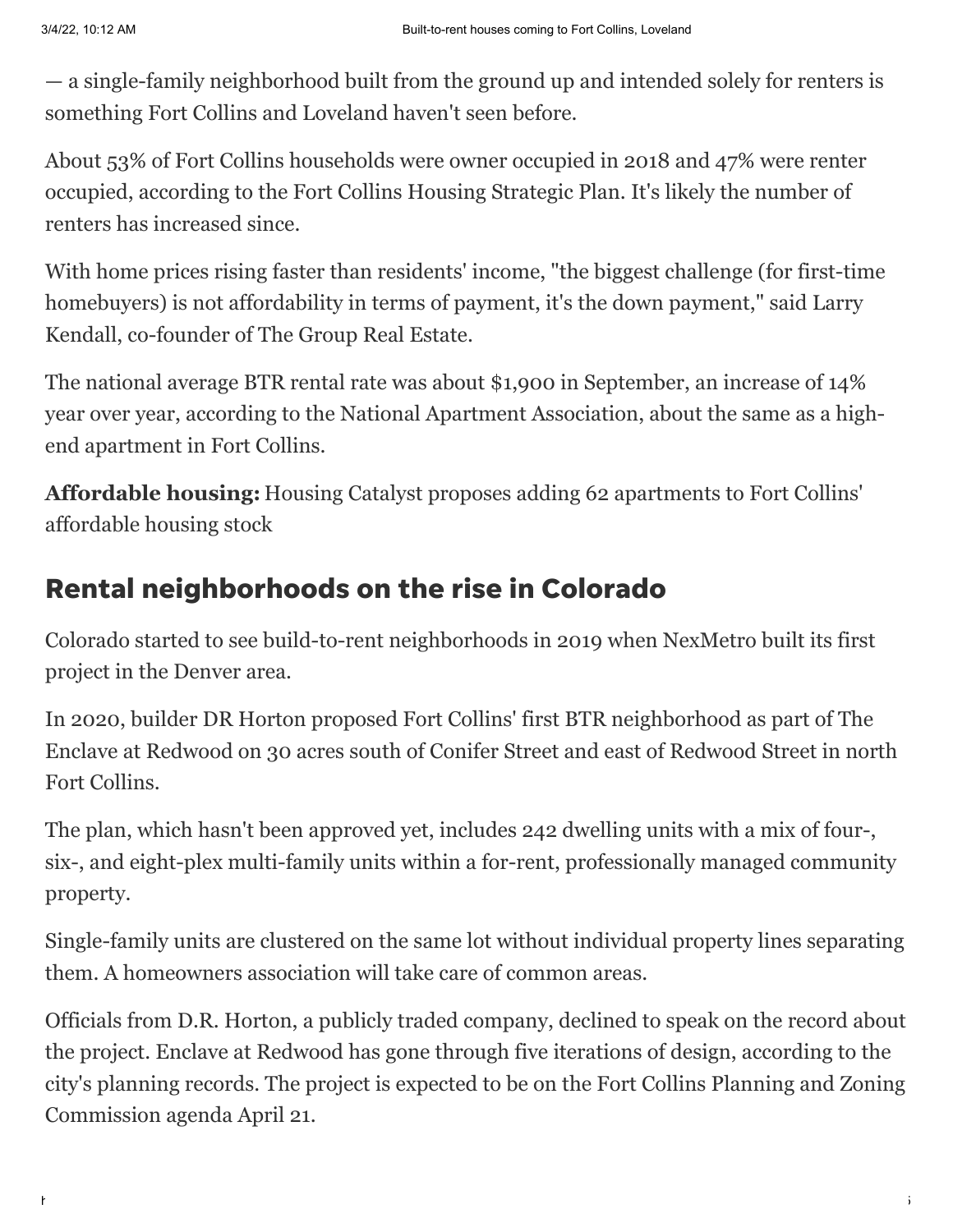In Loveland, Villa Terra is expected to break ground soon on about 238 units on 26 acres within Kinston, a 630-acre project at Centerra on the east side of Interstate 25.

The rental homes are a new product for Centerra and McWhinney, said McWhinney cofounder Troy McWhinney. "It's a step up from multifamily apartments" and will come with attached garages, individual backyards and amenities such as a clubhouse.

The Loveland-based company is partnering with AHV Communities, one of the five largest developers of built-to-rent communities in the U.S., according to CBRE commercial real estate and investment firm.

AHV broke ground on its first BTR community in 2014 and has since opened at least eight communities, mostly in Texas. Its typical home is three or four bedrooms with an average square footage of about 1,600, CBRE reported in August.

**For subscribers:** [Neighbors question Fort Collins development's impacts on traffic,](https://www.coloradoan.com/story/money/2022/02/26/fort-collins-flats-at-hansen-farm-plans-add-255-apartments/6937424001/) mountain views

Complete details of Villa Terra have not been released. Peter Lauener, executive vice president of master planned communities for McWhinney, said Villa Terra would provide similar amenities of luxury apartment living.

Units are expected to be about 1,400 square feet, larger than your typical apartment. "There are a lot of people who have come to like apartments," he said. "But their families are growing and this is a great opportunity to get more space and move up from multifamily apartments."

Developer Goodwin Knight is also dipping its toes into the build-to-rent market in Ridgewood Hills' fifth filing. But rather than single-family, its product will be semi-detached cottages, said Bryan Kniep, vice president of planning and community development at Goodwin Knight.

It's an attractive product for people moving to Colorado or a specific community who don't know in which neighborhood they might want to live.

"It's an easy opportunity to transition into a new market and learn it without putting all your money into one home right out of the gates," Kniep said.

It's also popular with downsizers and retirees who still want a single-family home with littleto-no maintenance, he said.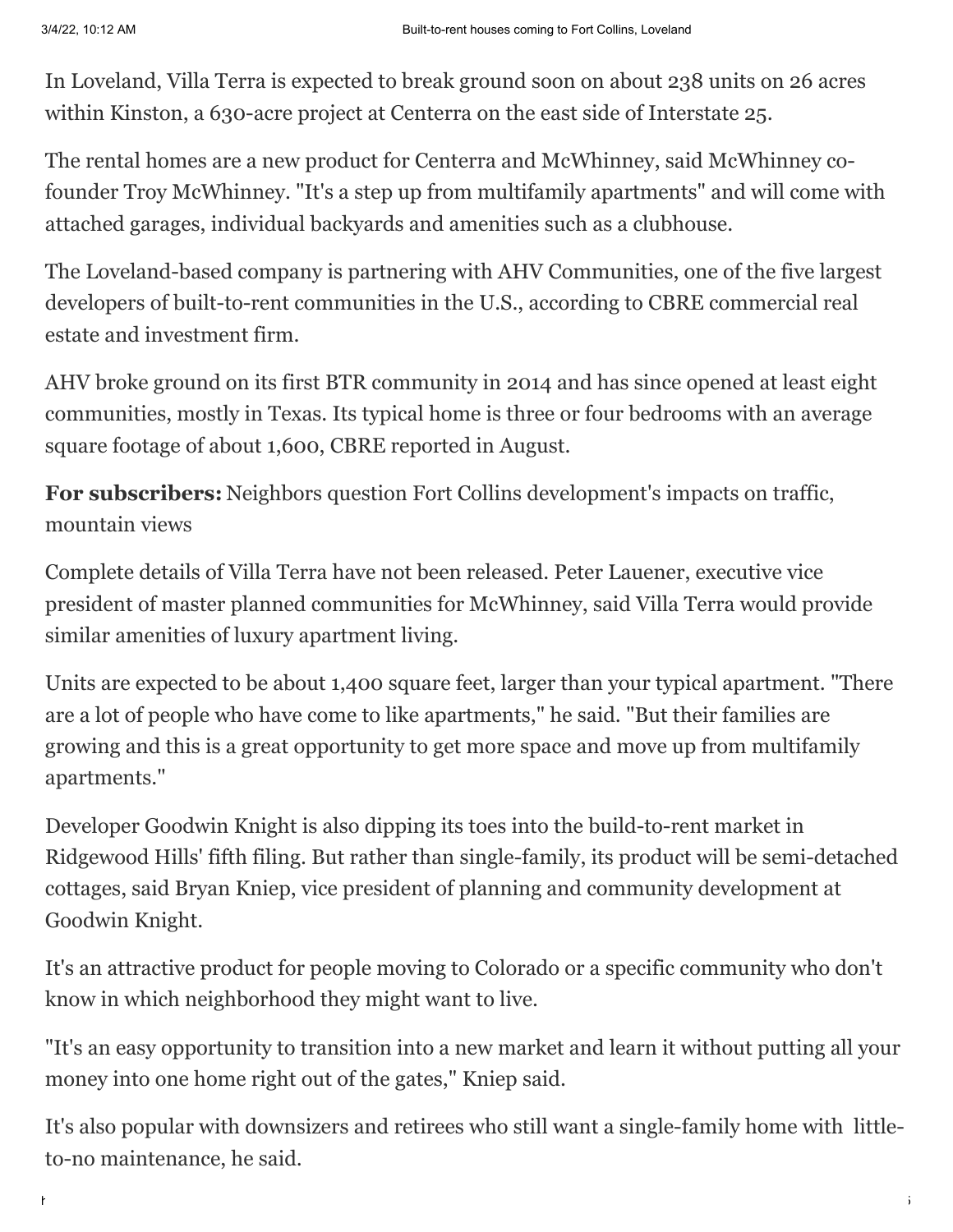While there are advantages to a built-to-rent community like luxury amenities, maintenancefree living and a sense of community, there are downsides.

The upfront costs of getting into a built-to-rent property may be considerably less than coming up with a 5% to 20% down payment for a house. But renters don't build equity in their home like they would as a homeowner.

There is no income tax deduction for rent like there is for a mortgage, and renters can't make as many interior changes as they might like.

### Tough road for first-time homebuyers in Colorado

The idea for build-to-rent neighborhoods was hatched on a large scale after the great recession when Warren Buffet was asked what he thought the best investment was, Kendall said. His response was "single-family houses," but he didn't know how to do that at scale.

That was a time when banks were holding onto thousands of foreclosure homes they wanted to sell.

That led several Wall Street investment groups to buy houses in bulk from banks with the idea of flipping them. "It would be a gigantic flip," Kendall said.

The term "shadow inventory" was created to describe all these houses that would someday hit the market, he said.

"What the Wall Street investors realized was that these houses were great investments (just as Warren Buffett had said) and they figured out how to own them at scale," Kendall said. They decided to keep them and the "gigantic flip" never happened — none of the "shadow inventory" came online.

Now, investment groups want to own more and Wall Street is in the real estate industry in a big way, he said. Firms are investing in build-to-rent communities and buying portfolios of homes from buyers like Zillow which bought thousands of homes and is now selling much of its portfolio to investors.

Build to rent makes sense for investment groups and builders who typically make more money selling the homes in bulk than one at a time.

But, it's not good news for first-time home buyers, Kendall said. "It makes it tougher on them as they are now competing with Wall Street, as well as other buyers in a market with low